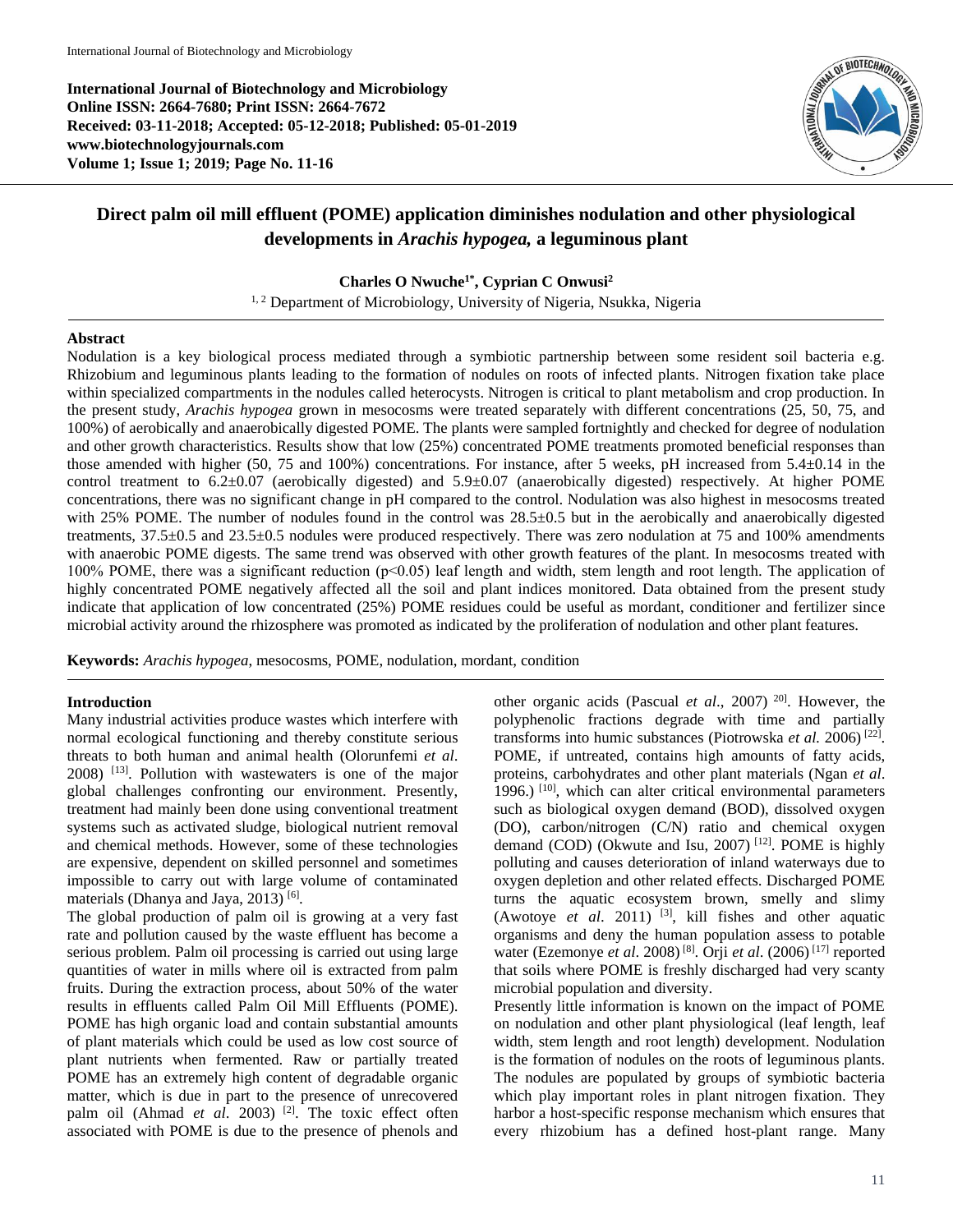microorganisms fix nitrogen symbiotically by partnering with a host plant. The plant provides sugars from photosynthesis which are utilized by the nitrogen fixing microorganisms for their energy supplies. In return, the microbes provide fixed nitrogen to the plant for its growth and development. Nitrogen fixing bacteria are a specialized group of prokaryotes. They include organisms such as cyanobacteria, free-living soil bacteria (i.e. *Azotobacter, Bacillus, Clostridium, Klebsiella*), bacteria that form association with plants (e.g. *Azospirillum*) and bacteria such as *Rhizobium and Bradyrhizobium* that form symbiosis with legumes (Vadakattu and Paterson, 2006)<sup>[26]</sup>. Although these organisms play important roles in the global ecology of nitrogen fixation; however, by far the most important nitrogen fixing symbiotic associations are the relationship between legumes and rhizobium. The rhizobium bacteria colonize the host plants root system and cause the roots to form nodules that protects the bacteria and provides the microaerophilic climate necessary for the process to thrive. Once encapsulated within the nodules, the bacteria begin nitrogen fixation for the benefit of the plant. Nitrogen promotes foliage development in plants and increases their photosynthetic capacity. Plants grown in nitrogen deficient soils bear striking resemblance to non-nodulated legumes. They appear chlorotic, display low nitrogen content and produces very little harvest. POME is rich in organic materials and could be useful as organic fertilizers except that they are presently underutilized due to their high phenol content. Presently, there are no effective and sustainable treatment system. This present study investigates the impact of POME on nodulation and other plant growth parameters.

**2. Materials and Methods**

## **2.1 Sample collection**

## **2.1.1 Soil sample collection**

Soil samples were collected from the agricultural farm near the Crop Science Department, University of Nigeria, Nsukka at 0-15 cm depth. They were put into sterile containers and transported to the laboratory for processing. Fresh POME samples were collected from local palm oil producers in Nsukka.

## **2.1.2 Collection of groundnut seeds**

Groundnut seeds were purchased from Ogige market Nsukka and taxonomically identified as *(Arachis hypogea)* by Dr. E.O. Onu of the Crop Science Department, University of Nigeria, Nsukka. The seeds were planted in mesocosms and used in the described experiment.

## **2.2 Experimental design/Sample Preparation and Analysis**

The sampled soil was passed through a 2 mm sieve, sorted to remove stones and plant materials and then thoroughly mixed to ensure homogeneity. Approximately two kilograms (2 kg) of the sampled soil was weighed and placed separately into nine plastic pots or mesocosms for the cultivation of the legume (*Arachis hypogea*). Each mesocosm contained a plant density of five. Separate batches of POME were sieved to remove excess oil and plants materials and allowed to ferment at room temperature (aerobically and anaerobically) for 20 days with continuous stirring. Germinating seeds were grown till they developed 2-3 leaves and attained a height of 4-5cm before they were watered with graded concentration (25, 50, 75 and 100%) of the fermented POME. Plants were harvested weekly and examined for effects of the POME on nodule development and other growth indices such as leaf length and width as well as stem and root length. The physicochemical properties of the agricultural soil used in the experiment as well as the fresh POME and the aerobically/anaerobically treated POME have been reported (Onwusi and Nwuche,  $2017)^{[14]}$ .

## **2.3 Statistical analysis**

Statistical analysis of the results obtained was done with Post Hoc Test (Tukey test) analysis of variance (ANOVA) SPSS statistical software version 23 to assess the level of significance at  $P < 0.05$  and were reported as mean  $\pm$  standard deviation (SD) of triplicate experiments.

## **3. Results and Discussion**

POME has long been regarded as a waste product due to its potent phytotoxicity despite its proven richness in organic materials. However, fermented POME contains numerous breakdown minerals and nutrients which could be effective as organic fertilizers. Research have shown that partially treated (fermented) POME usually have an extremely high content of degradable organic matter which is said to be due to the presence of unrecovered palm oil and the activity of microorganisms in bio degradation of toxic substances (Ahmad *et al*. 2003) [2]. POME contains low organic load, near alkaline pH, substantial amounts of plant nutrients and represent a low-cost source of plant fertilizers when fermented (Piotrowska *et al.* 2006)<sup>[22]</sup>. In the present study, the effect of aerobically and anaerobically fermented POME on the nodulation and plant growth (leaf length, leaf width, stem length and root length) characteristics were investigated.

## **3.1 Impact of fermented POME on the soil rhizosphere pH**

The soil changed in response to the application of aerobically and anaerobically fermented POME. The changes in pH values of the rhizosphere soil after treatment with graded concentration of the different fermented POME is set out in Table 4. The pH of the control treatment (soil) increased from  $5.4\pm0.14$  to  $5.5\pm0.14$  by the fifth week. The pH of POME treated soils increases with decrease in POME concentration. A significant decrease (P< 0.05) was observed between the pH of soils treated with 25% POME and those that received higher (75% and 100%) concentrations. At low POME concentrations, the 25% of aerobically digested POME brought about increase in the pH of the soil to near alkaline  $(6.2\pm0.07)$  state, while in the anaerobically digested POME, final pH was 5.9±0.07after 5 weeks. The lowest pH values  $(5.3\pm0.07$  to  $5.7\pm0.07)$  were found in soils treated with high (75 and100%) POME amendments whether aerobically or anaerobically digested. This observation is consistent with other works such as Onyia *et al*. (2001) [15] and Nwoko and Ogunyemi  $(2010)$ <sup>[11]</sup>. Under acidic conditions, the major soil nutrients principally nitrogen, potassium and phosphorus cannot effectively promote high crop yields. However, at pH approximately 5.5, low levels of these mineral elements occur in the soil. Plants flourish in soils with near neutral pH of 6.5 to 7.5. Adeniyan *et al.* (2011) <sup>[1]</sup> reported that the pH of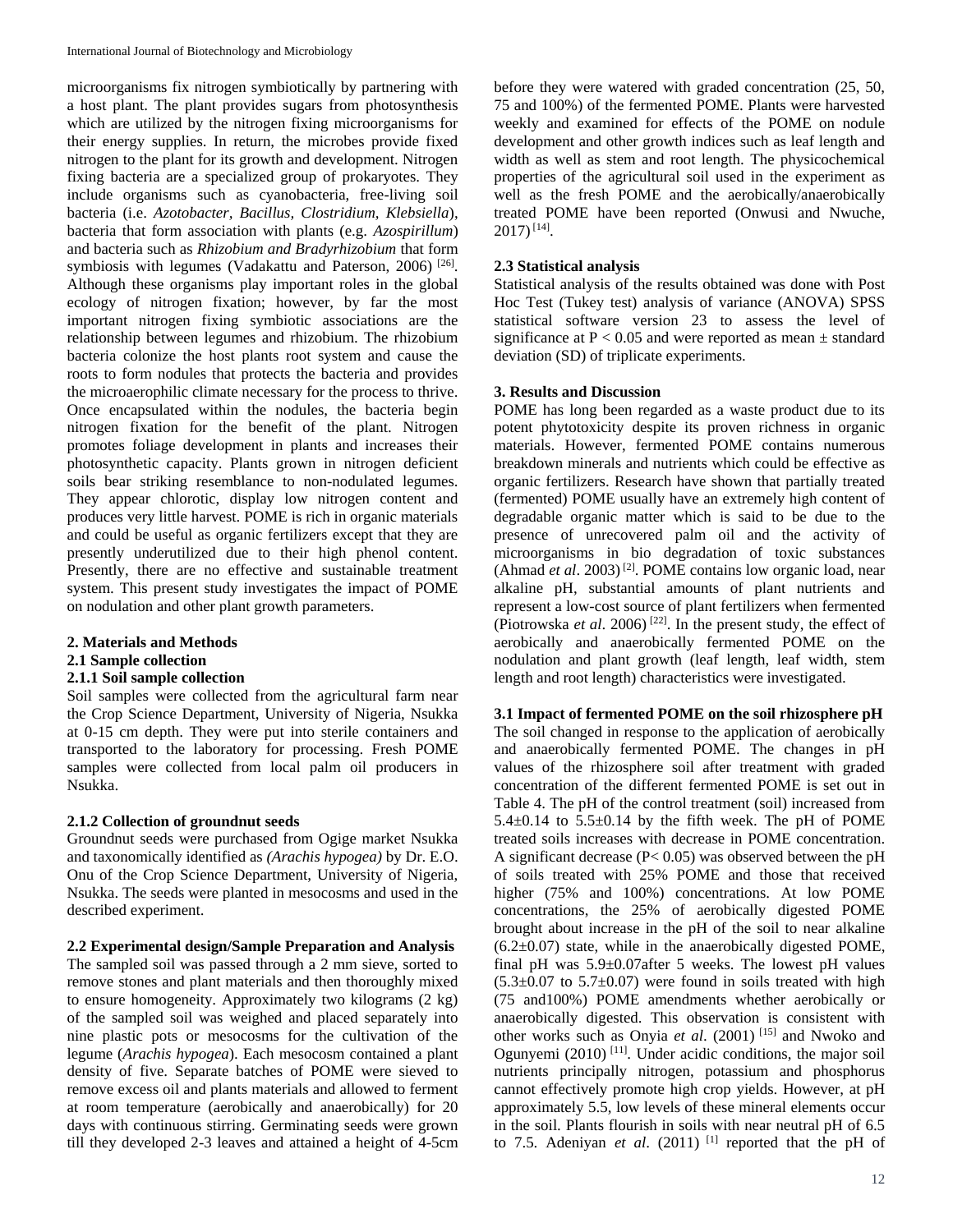different soils treated with organic manures improved to near alkalinity (pH 6.5) more than the soil treated with inorganic NPK fertilizer (pH 5.74). This implies that organic manure could serve in improving soil fertility. However, the report by Nwoko and Ogunyemi  $(2010)$ <sup>[11]</sup> indicated that increase in available N, P and K are due to the biodegradation and decrease in the acidic nature of untreated POME. Aerobic and anaerobically digested POME showed appreciable level of nitrogen (N), Phosphorus (P) and available Potassium (K) compared to the fresh POME. This observation might result from the mineralization of organic matter in the treated POME due to the favorable conditions presented by the fermentation process for microbial activity. However, aerobically digested POME indicated higher degradation rate than the anaerobically fermented POME. It has been reported that the major factors that influence organic N availability from wastewater are its inorganic N content (Hutchings, 1984)<sup>[9]</sup>, digestion process (aerobic and anaerobic) (Serna and Pomares, 1992)  $[24]$ , C: N ratio (Sims, 1990), pH and physiochemical properties (Hutchings, 1984)<sup>[9]</sup>. However, after aerobic and anaerobic digestion, there was reduction in the acidity of the POME to pH 5.0±0.2. This tendency towards alkalinity could be attributed to nitrification activities of the NH<sup>4</sup>-N components in POME (Pascual *et al*., 2007) [20] as well proteolytic activity which releases ammonia thereby causing an increase in the pH of the medium (Parihar, 2012)  $[19]$ .

**Table 1:** Effect of different POME concentrations on pH of the rhizosphere after weeks of treatment

| <b>POME Concentration (%)</b> |                                       |                              |                                                               |                                  |                                |                                    |                               |                                                              |                                |  |  |
|-------------------------------|---------------------------------------|------------------------------|---------------------------------------------------------------|----------------------------------|--------------------------------|------------------------------------|-------------------------------|--------------------------------------------------------------|--------------------------------|--|--|
| Week                          | <b>Control</b>                        |                              |                                                               | <b>Aerobically Digested POME</b> |                                | <b>Anaerobically Digested POME</b> |                               |                                                              |                                |  |  |
|                               |                                       | 25                           | 50                                                            | 75                               | 100                            | 25                                 | 50                            | 75                                                           | 100                            |  |  |
|                               | $5.4 + 0.14$ Ca                       |                              | $5.3+0.14^{\text{CDa}}$ $5.2+0.07^{\text{BCDa}}$              | $5.0\pm0.07$ <sup>ABCa</sup>     | $4.8 + 0.07$ <sup>Aa</sup>     | $5.2 \pm 0.07^{\rm BCDa}$          | $5.0 + 0.07$ <sup>ABCa</sup>  | $4.9 \pm 0.07$ <sup>ABa</sup>                                | $4.7+0.07$ <sup>Aa</sup>       |  |  |
| $\sim$                        | $5.5+0.14$ Fa                         |                              | $5.4 \pm 0.14$ <sup>EFa</sup> $5.3 \pm 0.00$ <sup>DEFab</sup> | $5.1 \pm 0.07$ ABCDab            | $4.9+0.00^{ABab}$              | $15.3 \pm 0.07$ CDEFab             | $5.2 \pm 0.07^{BCDEab}$       | $5.0+0.07$ ABCa                                              | $14.8 \pm 0.07$ <sup>Aab</sup> |  |  |
|                               | $5.5+0.14$ CDa                        | $5.7 \pm 0.14^{Dab}$ .       | $5.5 \pm 0.07$ CDbc                                           | $5.3 \pm 0.07$ <sup>ABCbc</sup>  | $5.1 + 0.07$ <sup>ABbc</sup>   | $5.5+0.07^{\text{CDb}}$            | $5.3+0.00^{BCb}$              | $5.1 + 0.00$ <sup>ABab</sup>                                 | $4.9+0.07Ab$                   |  |  |
|                               | $5.5 \pm 0.14$ BCDa                   | $6.1 \pm 0.07$ <sup>Eb</sup> | $5.7 \pm 0.07$ <sup>Dcd</sup>                                 | $5.5 \pm 0.07$ BCDcd             | $5.2 \pm 0.00$ <sup>ABc</sup>  | $5.8 \pm 0.14$ <sup>DEc</sup>      | $5.6 \pm 0.07$ <sup>CDc</sup> | $5.3 \pm 0.07$ <sup>ABCc</sup> 5.1 $\pm$ 0.07 <sup>Abc</sup> |                                |  |  |
|                               | $5.5 \pm 0.14 \overline{\text{ABCa}}$ | $6.2 \pm 0.07$ <sup>Eb</sup> | $5.9 + 0.07$ <sup>DEd</sup>                                   | $5.7 \pm 0.07$ <sup>BCDd</sup>   | $5.5 \pm 0.07$ <sup>ABCd</sup> | $5.9 \pm 0.07^{\mathrm{DEC}}$      | $5.7+0.00^{\text{CDc}}$       | $5.4 + 0.07$ <sup>ABc</sup>                                  | $5.3+0.00^{Ac}$                |  |  |

KEY: Alphabets in capital letters = Mean difference significant between various %concentration of POME treatment Alphabets in small letters = Mean difference significant within a particular %concentration of POME treatment NOTE: Same capital letters are not statistically different among treatments by the Turkey test (p<0.05) and small lower cap letters are not statistically different among weeks by the Turkey test ( $p<0.05$ )  $\pm$  standard deviation.

**Table 2:** Effect of different POME concentration on the nodulation *Arachis hypogea* after weeks of treatment

| <b>POME Concentration (%)</b> |                              |                              |                            |                                  |                           |                            |                              |                                    |                           |  |
|-------------------------------|------------------------------|------------------------------|----------------------------|----------------------------------|---------------------------|----------------------------|------------------------------|------------------------------------|---------------------------|--|
| Week                          | Control                      |                              |                            | <b>Aerobically Digested POME</b> |                           |                            |                              | <b>Anaerobically Digested POME</b> |                           |  |
|                               |                              | 25                           | 50                         | 75                               | 100                       | 25                         | 50                           | 75                                 | 100                       |  |
|                               | $8.5 + 0.5$ Fa               | $7.5 + 0.5$ <sup>Ea</sup>    | $6.5 + 0.5Da$              | $2.5 + 0.5^{Ba}$                 | $0.0+0.0^{Aa}$            | $5.5 + 0.5$ <sup>Ca</sup>  | $2.5 + 0.5^{Ba}$             | $0.0 + 0.0$ <sup>Aa</sup>          | $0.0 + 0.0$ <sup>Aa</sup> |  |
| $\bigcap$                     | $9.5 + 0.5$ <sup>Ia</sup>    | $8.5 + 0.5$ <sup>Ha</sup>    | $7.5 + 0.5$ <sup>Ga</sup>  | $4.5 + 0.5$ <sup>Ea</sup>        | $2.5 + 0.5$ <sup>Ca</sup> | $6.5 + 0.5$ Fa             | $3.5 + 0.5Da$                | $1.0 + 0.0^{Ba}$                   | $0.0 + 0.0$ <sup>Aa</sup> |  |
|                               | $21.5 + 0.5$ <sup>Hb</sup>   | $33.5 + 0.5$ <sup>Ib</sup>   | $16.5 + 0.5$ <sup>Fc</sup> | $12.5+0.5^{Eb}$                  | $8.5 + 0.5$ <sup>Cb</sup> | $17.5 + 0.5$ <sup>Gb</sup> | $9.5 + 0.5^{Db}$             | $3.5 \pm 0.5^{Bb}$                 | $0.0 + 0.0$ <sup>Aa</sup> |  |
|                               | $27.5+0.5$ <sup>Gc</sup>     | $35.5+0.5$ <sup>Hb</sup>     | $17.5 + 0.5$ <sup>Ec</sup> | $13.5 + 0.5^{Db}$                | $9.5 + 0.5^{Bb}$          | $21.5+0.5$ <sup>Fc</sup>   | $12.5 + 0.5$ <sup>Cc</sup>   | $0.0 + 0.0$ <sup>Aa</sup>          | $0.0 + 0.0$ <sup>Aa</sup> |  |
|                               | $28.5 \pm 0.5$ <sup>Fc</sup> | $37.5 \pm 0.5$ <sup>Gc</sup> | $18.5 + 0.5^{Dc}$          | $14.5 + 0.5$ <sup>Cb</sup>       | $9.5 + 0.5^{Bb}$          | $23.5+0.5^{Ec}$            | $14.5 \pm 0.5$ <sup>Cc</sup> | $0.0 + 0.0$ <sup>Aa</sup>          | $0.0 + 0.0$ <sup>Aa</sup> |  |

KEY: Alphabets in capital letters = Mean difference significant between various %concentration of POME treatment

Alphabets in small letters = Mean difference significant within a particular %concentration of POME treatment

NOTE: Same capital letters are not statistically different among treatments by the Turkey test (p<0.05) and small lower cap letters are not statistically different among weeks by the Turkey test ( $p<0.05$ )  $\pm$  standard deviation.

## **3.2 Nodulation and other plant physiological parameters**

The influence of application of aerobically and anaerobically fermented POME on root nodulation, leaf length, leaf width, stem length and root length are shown in Tables 2-6 respectively. After POME treatment, there were significant (P <0.05) differences in nodulation compared to the control plant. However, these changes were found to be dependent on the concentration gradient (i.e. 25, 50, 75, and 100%) as well as on the mode of digestion (aerobic and anaerobic) adopted. Results show that the 25% aerobically digested POME promoted the highest level of nodulation (37 $\pm$ 0.5) by the 5<sup>th</sup> week. In the mesocosms treated with anaerobically digested POME, the number of nodules developed after the same level of treatment  $(25%)$  was  $23.5\pm0.5$ . At 100% treatment with aerobically digested POME, the nodulation process diminished to 9.5±0.5 while in the mesocosms treated with anaerobic digestate, there was zero nodulation at both 75 and 100% treatments. Nodulation is stimulated when the rhizosphere organisms called rhizobia are drawn to the host

legume roots as a result of certain chemical attractants (flavonoids) released by the roots. According to Cheng and Walker, (1998) <sup>[5]</sup>, the bacteria at first attaches to the epidermal cells of the root hairs and begins to proliferate. As a result of their metabolism, several compounds are released which cause the colonized root hairs to curl and form the ''Shepherds Crook''. The rhizobia then penetrate the root hairs and typically form a tubular structure called an "infection thread". Once the bacteria reach the root itself, they stimulate cortical cell divisions that lead to the formation of a nodule.

The data displayed in tables 3 - 6 indicate that at 25% concentration, the soils treated with aerobically/anaerobically fermented POME gave significantly (P<0.05) higher levels of growth compared to the mesocosms treated with higher (50, 75, and 100%) POME. In order words, POME application at low concentration induced observable positive effects on the plant growth and development. Such response may be attributed to the ability of POME to stimulate the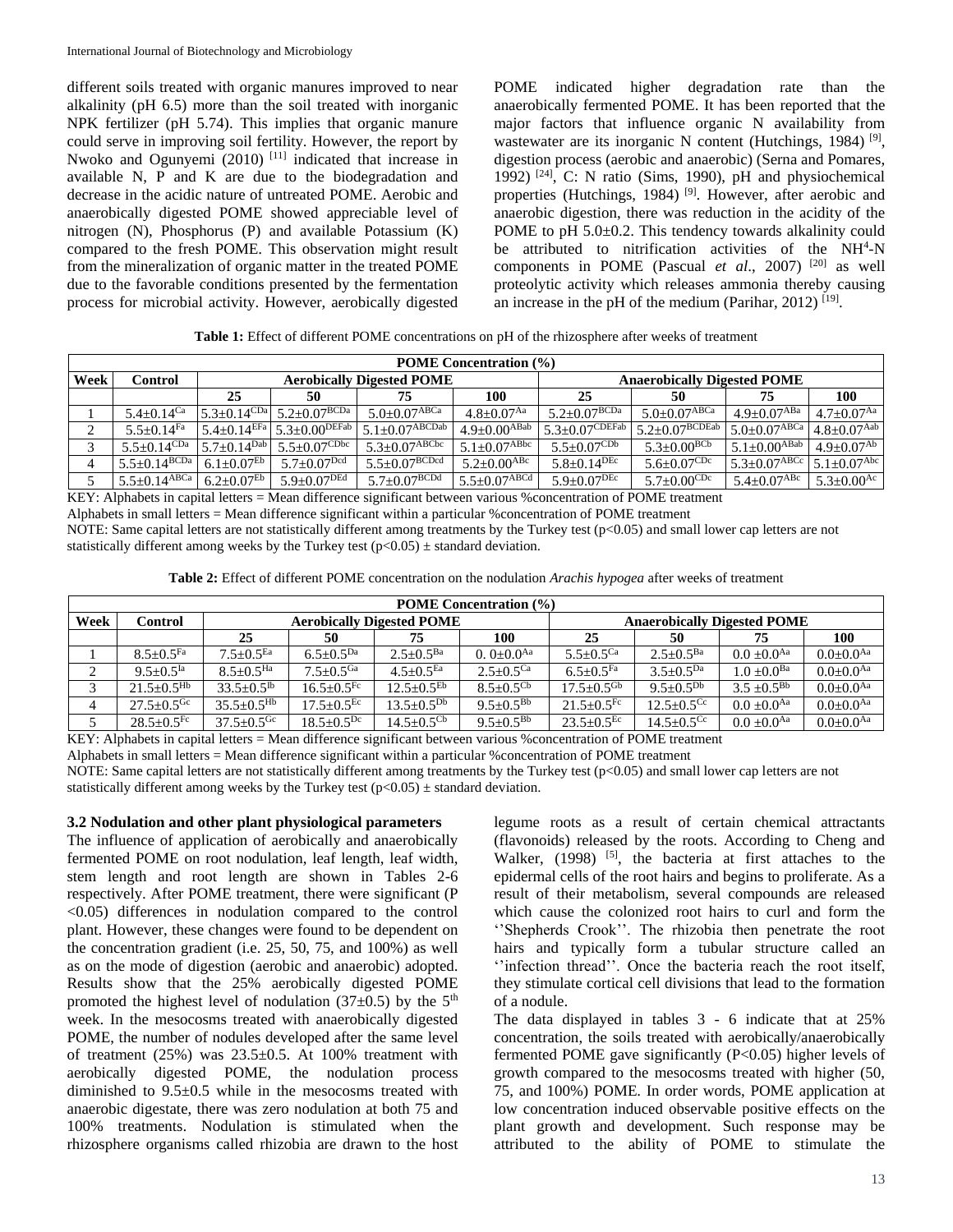decomposition of native organic matter in the subsisting soil/plant environment. POME amendment may have provided the microbes with the needed NO<sup>3</sup>-N that stimulated soil organic matter degradation (Douglas *et al*. 2003) [7]. The decrease in measurements observed in mesocosms treated with higher concentration of aerobically and anaerobically fermented POME could arise from excess nitrate, phosphorus and organic matter leading to inhibition in the oxidative biogeochemical transformation in the soil (Prescott *et al*. 2001). Another important factor is the oily nature of the effluent which have potential for creating an anaerobic condition resulting in the reduced uptake of nutrients needed for the crop growth. The present results agree with Kitikum *et al.* (2000) and Osaigbovo and Orhue (2011) <sup>[18]</sup>. The 25% concentration load for POME application may have provided the optimum hydraulic load for effective soil reactions essential for crop growth. Excess application of wastewater to agricultural soils could lead to undesirable effects such as salinity, oxygen depletion and nutrient loss due to immobilization, denitrification and leaching (Searl *et al*. 1981)

[23]. Warman and Termeer, (2005)<sup>[27]</sup> reported increases in crops following fermented waste application. Our results also agree with Yeop and Poop (1983)<sup>[29]</sup> who observed that land application of POME improved soil fertility and plant growth. Also, Orhue *et al.*  $(2005)^{[16]}$  reported positive growth response in maize after application with brewery effluent. However, Wood et al. (1979) [28] noted some negative effects of POME which can be overcome by controlling the discharge or by application of small quantities of POME at a time. In the present study, the application of 25% treated POME improved the nodulation and growth processes in the plant more than the non-POME treated soil or the mesocosms that received higher POME concentrations. The latter might be due to the ability of the POME treated soils to retain water causing clogging of soil pores and hence water logging of the soil. Such condition leads to the death of vegetation because excess water in soil restricts microorganisms and their activities by preventing oxygen movement into and through the soil in sufficient quantity to meet with the oxygen demand of the organisms (Paul and Clarke, 1989)<sup>[21]</sup>.

**Table 3:** Effect of different POME concentration on the leaf length (cm) of *Arachis hypogea* after weeks of treatment

| Week<br><b>Aerobically Digested POME</b><br><b>Anaerobically Digested POME</b><br>Control<br>75<br>25<br>100<br>25<br>50<br>50<br>75<br>100<br>$2.5 \pm 0.0.7$ <sup>BCa</sup><br>$2.1 + 0.21$ <sup>ABa</sup><br>$2.7+0.07$ <sup>Ca</sup><br>2.6+0.07 <sup>Ca</sup><br>$2.7+0.00$ <sup>Ca</sup><br>$2.8+0.14$ <sup>Ca</sup><br>$2.6 + 0.07$ <sup>Ca</sup><br>$2.9 + 0.07$ <sup>Ca</sup><br>$2.9\pm0.00^{DEab}$ $2.8\pm0.07^{BCDab}$ $2.6\pm0.07^{ABCab}$ $2.9\pm0.07^{CDEab}$ $2.7\pm0.07^{BCDa}$ $2.5\pm0.14^{ABa}$ $2.3\pm0.07^{Ab}$ | <b>POME</b> Concentration (%) |                 |                   |  |  |  |  |  |  |                                |  |
|---------------------------------------------------------------------------------------------------------------------------------------------------------------------------------------------------------------------------------------------------------------------------------------------------------------------------------------------------------------------------------------------------------------------------------------------------------------------------------------------------------------------------------------|-------------------------------|-----------------|-------------------|--|--|--|--|--|--|--------------------------------|--|
|                                                                                                                                                                                                                                                                                                                                                                                                                                                                                                                                       |                               |                 |                   |  |  |  |  |  |  |                                |  |
|                                                                                                                                                                                                                                                                                                                                                                                                                                                                                                                                       |                               |                 |                   |  |  |  |  |  |  |                                |  |
|                                                                                                                                                                                                                                                                                                                                                                                                                                                                                                                                       |                               |                 |                   |  |  |  |  |  |  | $1.9 + 0.07$ <sup>Aa</sup>     |  |
|                                                                                                                                                                                                                                                                                                                                                                                                                                                                                                                                       |                               | $3.2+0.07$ DEab | $3.0\pm0.07$ DEab |  |  |  |  |  |  |                                |  |
| $3.1+0.07^{\text{DEbc}}$ 3.0+0.07CDEb 2.8+0.14BCDb 2.9+0.00CDab 2.8+0.07BCab 2.6+0.07ABa 2.5+0.07Abc<br>$3.4 + 0.07$ EFab<br>$3.2 \pm 0.00$ <sup>EFbc</sup><br>3                                                                                                                                                                                                                                                                                                                                                                      |                               |                 |                   |  |  |  |  |  |  |                                |  |
| $\left  3.1 \pm 0.07^{\text{ABCb}} \right  2.8 \pm 0.00^{\text{ABab}} \left  2.8 \pm 0.21^{\text{ABa}} \right  2.6 \pm 0.07^{\text{Ac}}$<br>$3.2+0.14^{BCbc}$ 3.0+0.14 <sup>ABCb</sup><br>$2.9 \pm 0.07^{\rm Abb}$<br>$3.5 + 0.21$ <sup>Cb</sup><br>$3.5+0.07$ <sup>Cc</sup><br>4                                                                                                                                                                                                                                                     |                               |                 |                   |  |  |  |  |  |  |                                |  |
| $3.0 \pm 0.07$ <sup>ABCc</sup> 2.9 $\pm$ 0.07 <sup>ABa</sup><br>$3.3 \pm 0.07$ CDc<br>$3.1 \pm 0.07$ <sup>BCb</sup><br>$3.6 \pm 0.14$ <sup>DEc</sup><br>$2.9 \pm 0.07^{\rm A B b}$<br>$3.6 \pm 0.21$ CDEb<br>$3.9 \pm 0.07$ <sup>Ed</sup>                                                                                                                                                                                                                                                                                             |                               |                 |                   |  |  |  |  |  |  | $2.6 \pm 0.00^{\overline{A}C}$ |  |

KEY: Alphabets in capital letters = Mean difference significant between various %concentration of POME treatment

Alphabets in small letters = Mean difference significant within a particular %concentration of POME treatment

NOTE: Same capital letters are not statistically different among treatments by the Turkey test (p<0.05) and small lower cap letters are not statistically different among weeks by the Turkey test ( $p<0.05$ )  $\pm$  standard deviation.

**Table 4:** Effect of different POME concentration on the leaf width (cm) *Arachis hypogea* after weeks of treatment

| <b>POME</b> Concentration (%) |                |                                                                |                                                                                                                                      |                                  |                                 |                                                                                                                             |                                                        |                             |                               |  |
|-------------------------------|----------------|----------------------------------------------------------------|--------------------------------------------------------------------------------------------------------------------------------------|----------------------------------|---------------------------------|-----------------------------------------------------------------------------------------------------------------------------|--------------------------------------------------------|-----------------------------|-------------------------------|--|
| Week                          | Control        |                                                                |                                                                                                                                      | <b>Aerobically Digested POME</b> |                                 | <b>Anaerobically Digested POME</b>                                                                                          |                                                        |                             |                               |  |
|                               |                | 25                                                             | 50                                                                                                                                   | 75                               | 100                             | 25                                                                                                                          | 50                                                     | 75                          | 100                           |  |
|                               | $2.10+0.14$ Ca | $2.15+0.07$ <sup>Ca</sup>                                      | $2.00 \pm 0^{BCa}$                                                                                                                   | $1.80 \pm 0.14$ <sup>ABCa</sup>  | $1.40 + 0.14$ <sup>Aa</sup>     | 2.10+0 <sup>Ca</sup>                                                                                                        | $1.80+0.14$ <sup>ABca</sup>   1.50+0.14 <sup>ABa</sup> |                             | $1.50 + 0.28$ <sup>ABa</sup>  |  |
|                               |                | $2.50+0.14$ Ca <sup>2</sup> $2.20+0.14$ <sup>BCa</sup>         | $2.05+0.21$ ABCa $2.00+0.14$ ABCa                                                                                                    |                                  |                                 | $1.70+0.14$ <sup>ABa</sup> 2.10+0.14 <sup>ABCa</sup>                                                                        | $1.90 + 0.14$ ABCa                                     | $1.6 + 0.14$ <sup>ABa</sup> | $1.50 + 0.28$ <sup>Aa</sup>   |  |
|                               |                | $2.60 \pm 0.28$ <sup>Ca</sup>   2.30 $\pm$ 0.28 <sup>ABa</sup> | $2.10 \pm 0.14$ <sup>ABa</sup>                                                                                                       | $2.00 \pm 0.28$ <sup>ABa</sup>   | $1.80 + 0.14$ <sup>Aa</sup>     | $2.20 \pm 0.14$ <sup>ABa</sup>                                                                                              | $2.00+0.14$ <sup>ABa</sup> 1                           | $1.70 + 0.14$ <sup>Aa</sup> | $1.60 \pm 0.14$ <sup>Aa</sup> |  |
|                               |                |                                                                | $2.70+0.28^{Ba}$ 2.40+0.28 <sup>ABa</sup> 2.20+0.14 <sup>ABa</sup>                                                                   | $2.10 \pm 0.28$ <sup>ABa</sup>   | $1.80 \pm 0.14$ <sup>Aa</sup> l | $2.30 \pm 0.14$ <sup>ABa</sup>                                                                                              | $2.10+0.14$ <sup>ABa</sup>                             | $1.80 + 0.14$ <sup>Aa</sup> | $1.70 + 0.28$ <sup>Aa</sup>   |  |
|                               |                |                                                                | $\left  2.70 \pm 0.14^\text{Ca} \right  2.50 \pm 0.14^\text{BCa} \left  2.20 \pm 0.14^\text{ABCa} \right  2.10 \pm 0.14^\text{ABCa}$ |                                  |                                 | $1.80\pm0.28$ <sup>ABa</sup> 2.40 $\pm$ 0.28 <sup>ABCa</sup> 2.10 $\pm$ 0.14 <sup>ABCa</sup> 1.80 $\pm$ 0.14 <sup>ABa</sup> |                                                        |                             | $1.70 \pm 0.28$ <sup>Aa</sup> |  |

KEY: Alphabets in capital letters = Mean difference significant between various %concentration of POME treatment

Alphabets in small letters = Mean difference significant within a particular %concentration of POME treatment

NOTE: Same capital letters are not statistically different among treatments by the Turkey test (p<0.05) and small lower cap letters are not statistically different among weeks by the Turkey test ( $p<0.05$ )  $\pm$  standard deviation.

**Table 5:** Effect of different POME concentration on the stem length (cm) of *Arachis hypogea)* after weeks of treatment

| <b>POME</b> Concentration (%) |                               |                                 |                               |                                  |                               |                                |                                    |                                                             |                            |  |  |
|-------------------------------|-------------------------------|---------------------------------|-------------------------------|----------------------------------|-------------------------------|--------------------------------|------------------------------------|-------------------------------------------------------------|----------------------------|--|--|
| Week                          | Control                       |                                 |                               | <b>Aerobically Digested POME</b> |                               |                                | <b>Anaerobically Digested POME</b> |                                                             |                            |  |  |
|                               |                               | 25                              | 50                            | 75                               | 100                           | 25                             | 50                                 | 75                                                          | 100                        |  |  |
|                               | $15.2 \pm 0.14$ <sup>Fa</sup> | $15.0+0.14$ Fa                  | $14.0{\pm}0.28^{\text{DEa}}$  | $12.8 \pm 0.14$ <sup>Ca</sup>    | $10.7 \pm 0.28$ <sup>Ba</sup> | $14.5 \pm 0.14$ <sup>EFa</sup> | $13.5+0.28^{Da}$                   | $10.5 + 0.14$ <sup>Ba</sup>                                 | $7.8 + 0.28$ <sup>Aa</sup> |  |  |
|                               | $15.9+0.14$ <sup>Eb</sup>     | $16.2 \pm 0.14$ <sup>Eb</sup>   | $14.3 + 0.14$ Da              | $13.6 \pm 0.14$ <sup>Cb</sup>    | $12.7 \pm 0.28$ <sup>Bb</sup> | $14.8 \pm 0.14$ <sup>Da</sup>  | $14.2+0.14^{Dab}$                  | $12.5+0.14^{Bb}$                                            | $8.0 + 0.28$ <sup>Aa</sup> |  |  |
|                               | $22.4 \pm 0.14$ <sup>Hc</sup> | $24.0 \pm 0.14$ <sup>Ic</sup>   | $17.6 \pm 0.14$ <sup>Fb</sup> | $16.0 \pm 0.14$ <sup>Ec</sup>    | $13.8 \pm 0.14$ <sup>Cc</sup> | $18.6 \pm 0.14$ <sup>Gb</sup>  | $14.9 \pm 0.14^\text{Db}$          | $13.3 \pm 0.14$ <sup>Bc</sup>                               | $12.8 + 0.14^{Ab}$         |  |  |
| $\overline{4}$                | $23.2 \pm 0.14$ <sup>Fd</sup> | $24.9 \pm 0.28$ <sup>Gd</sup>   | $18.7+0.14^{Dc}$              | $16.5 + 0.14$ <sup>Ccd</sup>     | $15.4 \pm 0.14^{Bd}$          | $22.6 + 0.28$ <sub>Ec</sub>    | $16.4 \pm 0.14$ <sup>Cbc</sup>     | $15.6 + 0.14$ <sup>Bd</sup>                                 | $13.1 + 0.21^{Ab}$         |  |  |
|                               | $24.2 \pm 0.14$ <sup>Ge</sup> | $26.5 \pm 0.14^{\overline{He}}$ | $19.5 \pm 0.14$ <sup>Ed</sup> | $16.8 \pm 0.14$ <sup>Cd</sup>    | $15.5 \pm 0.14$ <sup>Bd</sup> | $23.0\pm0.00$ <sup>Fc</sup>    | $17.9 \pm 0.14^{Dd}$               | $15.9 \pm 0.14$ <sup>Bd</sup> $13.3 \pm 0.28$ <sup>Ab</sup> |                            |  |  |

KEY: Alphabets in capital letters = Mean difference significant between various %concentration of POME treatment

Alphabets in small letters = Mean difference significant within a particular %concentration of POME treatment

NOTE: Same capital letters are not statistically different among treatments by the Turkey test (p<0.05) and small lower cap letters are not statistically different among weeks by the Turkey test ( $p<0.05$ )  $\pm$  standard deviation.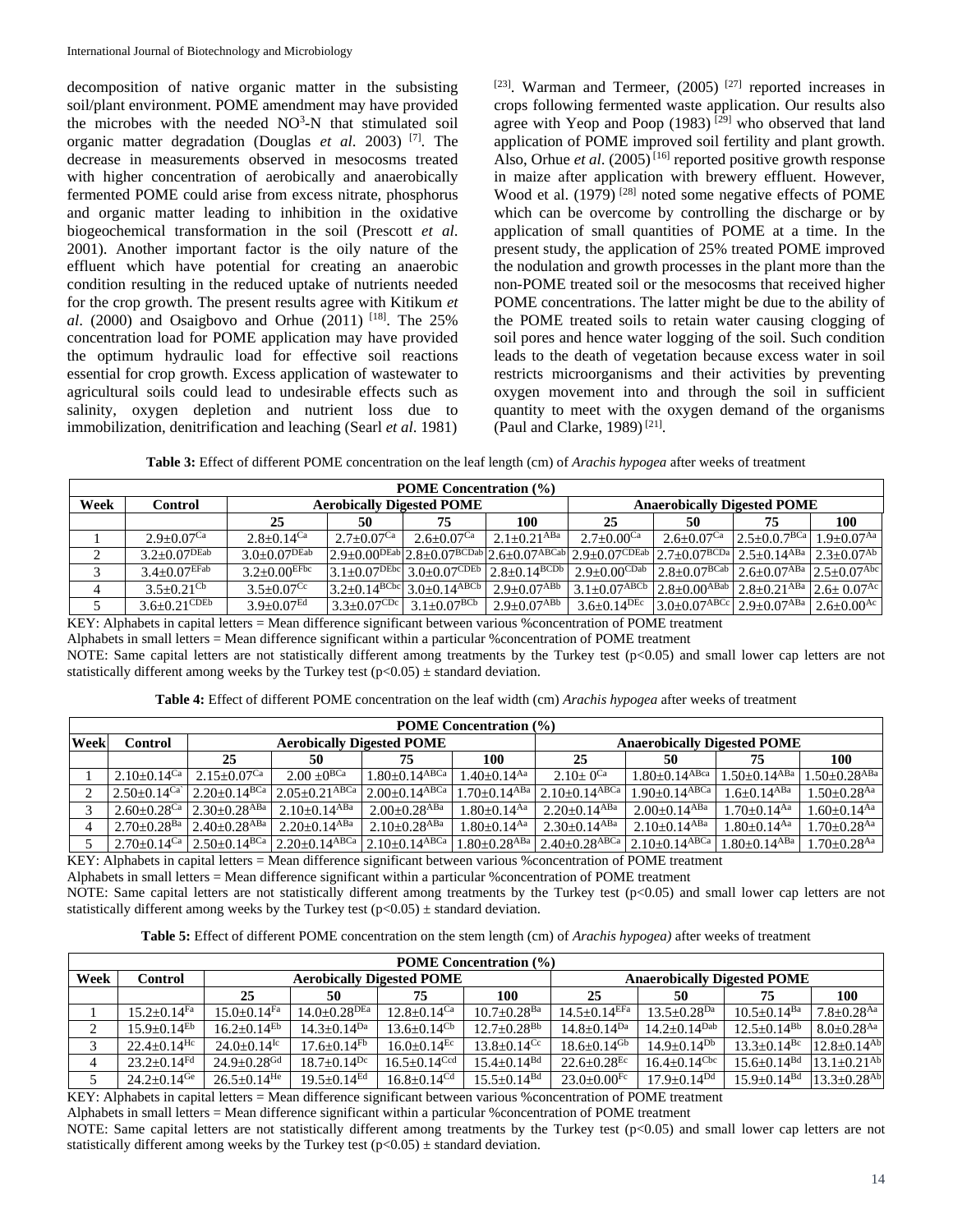| Table 6: Effect of different POME concentration on the root length (cm) Arachis hypogea after weeks of treatment |
|------------------------------------------------------------------------------------------------------------------|
|------------------------------------------------------------------------------------------------------------------|

|      | <b>POME Concentration (%)</b>         |                               |                                |                                  |                                    |                              |                              |                            |                              |  |  |
|------|---------------------------------------|-------------------------------|--------------------------------|----------------------------------|------------------------------------|------------------------------|------------------------------|----------------------------|------------------------------|--|--|
| Week | Control                               |                               |                                | <b>Aerobically Digested POME</b> | <b>Anaerobically Digested POME</b> |                              |                              |                            |                              |  |  |
|      |                                       | 25                            | 50                             | 75                               | 100                                | 25                           | 50                           | 75                         | 100                          |  |  |
|      | $5.5 \pm 0.14$ Da                     | $5.3 \pm 0.14$ CDa            | $5.1 + 0.14$ CDa               | $3.0 + 0.14$ <sup>Ba</sup>       | $2.1+0.14$ <sup>Aa</sup>           | $5.2 \pm 0.14$ CDa           | $5.0+0.00$ <sup>Ca</sup>     | $2.8+0.00^{Ba}$            | $2.0 \pm 0.00$ <sup>Aa</sup> |  |  |
| ◠    | $5.9+0.14$ Ga                         | $5.8 + 0.14$ <sup>FGa</sup>   | $5.4+0.00$ <sup>EFa</sup>      | $4.7+0.14^{Db}$                  | $4.0+0.14^{\text{Cb}}$             | $5.6 \pm 0.00$ EFGab         | $5.2 \pm 0.14$ <sup>Ea</sup> | $3.2+0.14^{Bab}$           | $2.2+0.14$ <sup>Aa</sup>     |  |  |
|      | $7.0{\scriptstyle \pm0.14^{\rm EFD}}$ | $7.2{\pm0.00^{\mathrm{Fb}}}$  | $6.6 \pm 0.14^{\mathrm{Eb}}$   | $5.5 \pm 0.14$ <sup>Dc</sup>     | $4.9 + 0.14$ <sup>Cc</sup>         | $5.8 \pm 0.14$ <sup>Db</sup> | $5.4 \pm 0.14^{\text{Da}}$   | $3.7 \pm 0.14^{Bb}$        | $2.4 \pm 0.14$ <sup>Aa</sup> |  |  |
|      | $7.2 \pm 0.00$ FGb                    | $7.6 \pm 0.14$ <sup>Gb</sup>  | $6.8 \pm 0.14$ <sup>EFbc</sup> | $5.7 \pm 0.14$ CDcd              | $5.3+0.14$ Ccd                     | $6.5+0.14$ <sup>Ec</sup>     | $5.9+0.14^{Db}$              | $4.6 + 0.14$ <sup>Bc</sup> | $3.9+0.14^{Ab}$              |  |  |
|      | $8.1 + 0.14$ <sup>Fc</sup>            | $11.0 \pm 0.14$ <sup>Gc</sup> | $7.2 \pm 0.14$ <sup>Ec</sup>   | $6.2+0.00^{Dd}$                  | $5.7+0.14^{Cd}$                    | $7.8 + 0.00$ <sup>Fd</sup>   | $6.9+0.14^{EC}$              | $5.1 + 0.14$ <sup>Bc</sup> | $4.1 \pm 0.14$ <sup>Ab</sup> |  |  |

KEY: Alphabets in capital letters = Mean difference significant between various %concentration of POME treatment

Alphabets in small letters = Mean difference significant within a particular %concentration of POME treatment

NOTE: Same capital letters are not statistically different among treatments by the Turkey test (p<0.05) and small lower cap letters are not statistically different among weeks by the Turkey test ( $p<0.05$ )  $\pm$  standard deviation.

## **4. Conclusion**

The results of the present study indicate that soil physicochemical parameters are altered at the application of POME. It further shows that use of fermented POME promoted soil quality and improved plant growth and characteristics although excessive application beyond plant requirement and absorptive capacity of soil could be dangerous to the plant health and the soil ecosystem. The effects POME has on soil properties would help farmers mostly in rural areas to improve food production through expanding their understanding on the importance of POME treatment and the application of required quantities as conditioners and organic fertilizers during farming.

#### **5. References**

- 1. Adeniyan ON, Ojo AO, Akinbode OA, Adediran JA. Comparative study of different organic manures and NPK fertilizer for improvement of soil chemical properties and dry matter yield of maize in two different soils. Journal of Soil Science and Environmental Management. 2011; 2(1):9-13.
- 2. Ahmad A, Ismail S, Bhatia S. Water recycling from palm oil mill effluent (POME) using membrane technology. Desalination. 2003; 157:87-95.
- 3. Awotoye OO, Dada AC, Arawomo GAO. Impact of palm oil processing effluent discharging on the quality of receiving soil and rivers in south western Nigeria. Journal of Applied Sciences Research. 2011; 7(2):111-118.
- 4. Buri MM, Wakatsuki T, Issaka RN. Extent and management of low pH soils in Ghana. Soil Science and Plant Nutrition. 2005; 51(5):755-759.
- 5. Cheng HP, Walker GC. Succinoglycan is required for initiation and elongation of infection threads during nodulation of alfa alfa by *Rhizobium meliloti*. Journal of Bacteriology. 1998; 180: 5183-5191.
- 6. Dhanya G, Jaya D. Pollutant removal in wastewater by vetiver grass in constructed wetland system. International Journal of Engineering Research and Technology. 2013; 2(12):1361-1368.
- 7. Douglas JT, Aitkin MN, Smith CA. Effects of five nonagriculture organic waste on soil composition, and on the yield and nitrogen recovery of Italian rye grass. Soil Use and Management*.* 2003; 19:135-138.
- 8. Ezemonye, LIN., Ogeleka DF, Okieimen FE. Lethal toxicity of industrial chemicals to early life stages of *Tilapia guineensis.* Journal of Hazardous Materials. 2008;

157(1):64-68.

- 9. Hutchings NJ. The availability of nitrogen in liquid sewage sludge applied to grassland. Journal of Agricultural Science Cambridge. 1984; 102:703-709.
- 10. Ngan MA, Zajima Y, Asahi M, Junit H. A novel treatment processes for palm oil mill effluent. PORIM Technology, 1996.
- 11. Nwoko CO, Ogunyemi S. Effect of palm oil mill effluent (POME) on microbial characteristics in a humid tropical soil under laboratory conditions. International Journal of Environmental Science and Development. 2010; 1(4):307-314.
- 12. Okwute OL, Isu NR. Impact analysis of palm oil mill effluent on the aerobic bacterial density and ammonium oxidizers in a dumpsite in Anyigba, Kogi State. African Journal of Biotechnology. 2007; 6(2):116-119.
- 13. Olorunfemi D, Emoefe EO, Okieimen FE. Effect of cassava processing effluent on seedling height, biomass and chlorophyll content of some cereals. Research Journal of Environmental Sciences*.* 2008; 2(3):221-227.
- 14. Onwusi CC, Nwuche CO. The impact of palm oil mill effluent (POME) application on the rhizosphere heterotrophic population, nitrogen fixing bacteria and enzyme activity of an agricultural soil. Nigerian Journal of Biotechnology. 2017; 34:1-11.
- 15. Onyia CO, Uyub AM, Akunna JC, Norulaini NA, Omar AKM. Increasing the fertilizer value of palm oil mill sludge: bioaugmentation in nitrification. Water Science and Technology. 2001; 44(10):157-162.
- 16. Orhue ER, Osaigbovo AU, Vwioko DE. Growth of maize (zea mays L.) and changes in some chemical properties of an ultisol amended with brewery effluent. Journal of Biotechnology. 2005; 4(9):973-978.
- 17. Orji MU, Nwokolo SO, Okoli I. Effects of palm oil mill effluent on soil Microflora. Nigerian Journal of Microbiology. 2006; 20(2):1026-1031.
- 18. Osaigbovo AU, Orhue ER. Effect of palm oil mill effluent on some soil chemical properties and growth of maize (Zea Mays L). Nigerian Journal of Agriculture, Food and Environment. 2011; 7(3):51-54.
- 19. Parihar DK. Production of lipase utilizing linseed oil cake as fermentation substrate. International Journal of Science, Environment and Technology. 2012; 1(3):135- 143.
- 20. Pascual I, Antolin AC, Garcia C, Polo A, Sanchez-Diaz M. Effect of water deficit on microbial characteristics in